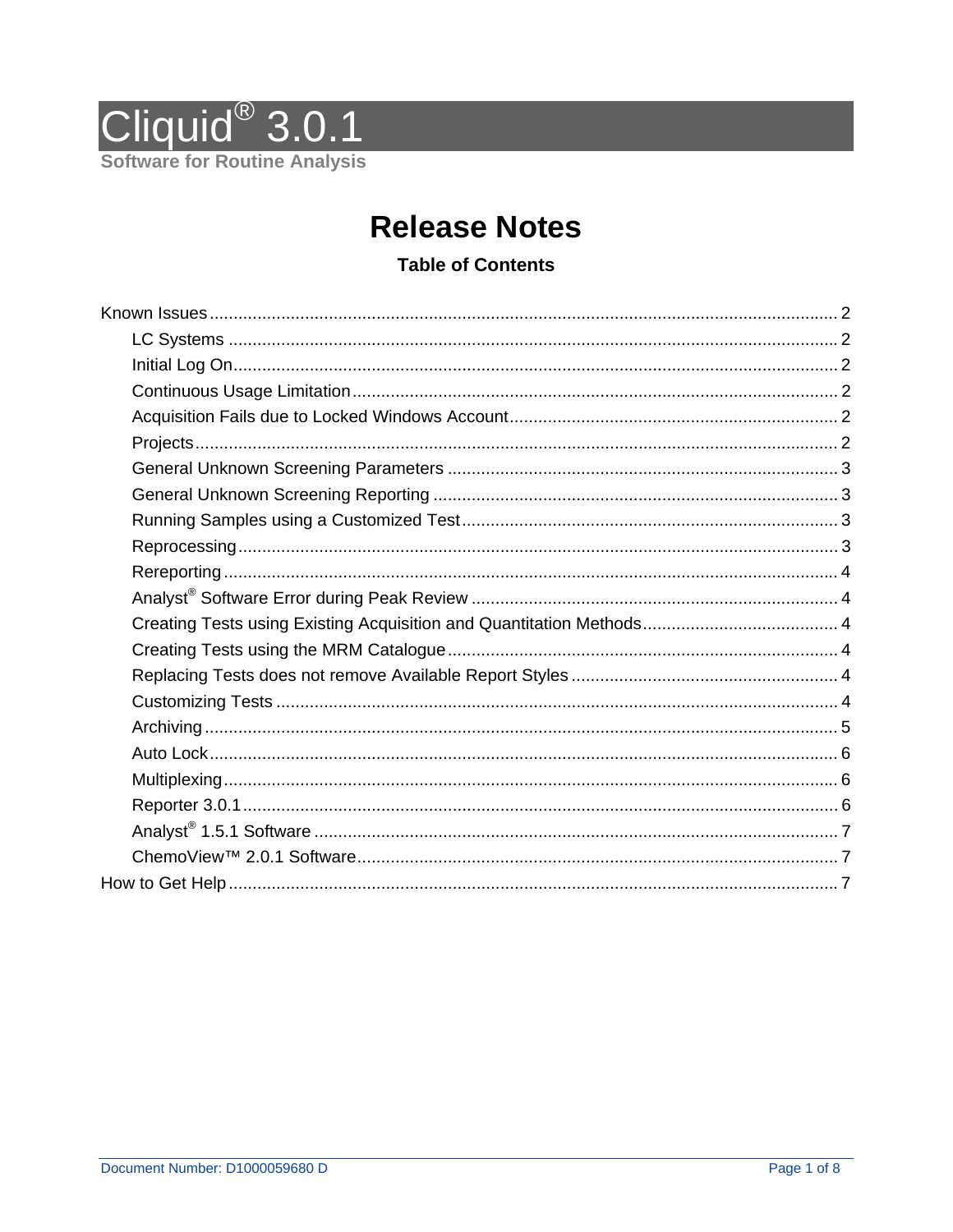# **Known Issues**

# <span id="page-1-0"></span>**LC Systems**

#### **Spark-Holland Symbiosis Pico SPE System**

- When you submit a batch using the Spark-Holland Pico SPE System, the Left Cartridge Tray and Left Cartridge Position columns in the sample list cannot be blank if the SPE is set to XLC within the Pico portion of the acquisition method. This setting can be changed only within the Symbiosis Pico for Analyst® software application.
- When you create a system suitability test using the Spark-Holland Pico SPE System, the **Instrument Setup Type** must be set to LC within the Pico portion of the acquisition method. This setting can be changed only within the Symbiosis Pico for Analyst software application.

#### **CTC Autosampler Equilibration Time**

A CTC autosampler is typically configured with an equilibration time of 2 minutes. When you submit a batch or run a system suitability test using the Cliquid software and a CTC autosampler, if equilibration is required, type 3 or more minutes in the **Equilibration time** field on the Submit sample page to allow for the 2-minute CTC default setting. If equilibration is not required, type 0 in this field.

# **Initial Log On**

#### **Entering User Profile Information**

The first time you log on, the Cliquid software may terminate unexpectedly when you enter your user profile information on the Initial Setup page. To resolve this issue, in the **Control Panel** > **Regional and Language Options**, change your default language to English (Canada) and then reopen the Cliquid software.

#### **"No Analyst" Error**

When you log on to the Cliquid software for the first time, the error No Analyst may appear. To resolve this issue, close and then reopen the Cliquid software.

#### **Continuous Usage Limitation**

AB SCIEX recommends that after one week of continuous Cliquid software processing, or after 4000 reports are generated, you restart the AnalystService using the **Reset** button in the Instrument Panel section of the Cliquid software or you restart your computer. If these limits are exceeded without restarting, reporting functionality may stop working and an error message similar to Error: Analyst error opening xxx.wiff (Sample 1) may appear.

#### **Acquisition Fails due to Locked Windows Account**

If your Windows User account is locked due to an expired password or because of too many attempts to log on with an incorrect password, acquisition will fail with an error message similar to Error: Could not connect to net.tcp://localhost:4043/CliquidActionServer …. Contact your network administrator to resolve the Windows account issue before resubmitting the job.

#### **Projects**

• The Cliquid software uses the Analyst Data structure, but does not support the use of subprojects. Any data files stored in sub-projects will not be accessible through the Cliquid software interface.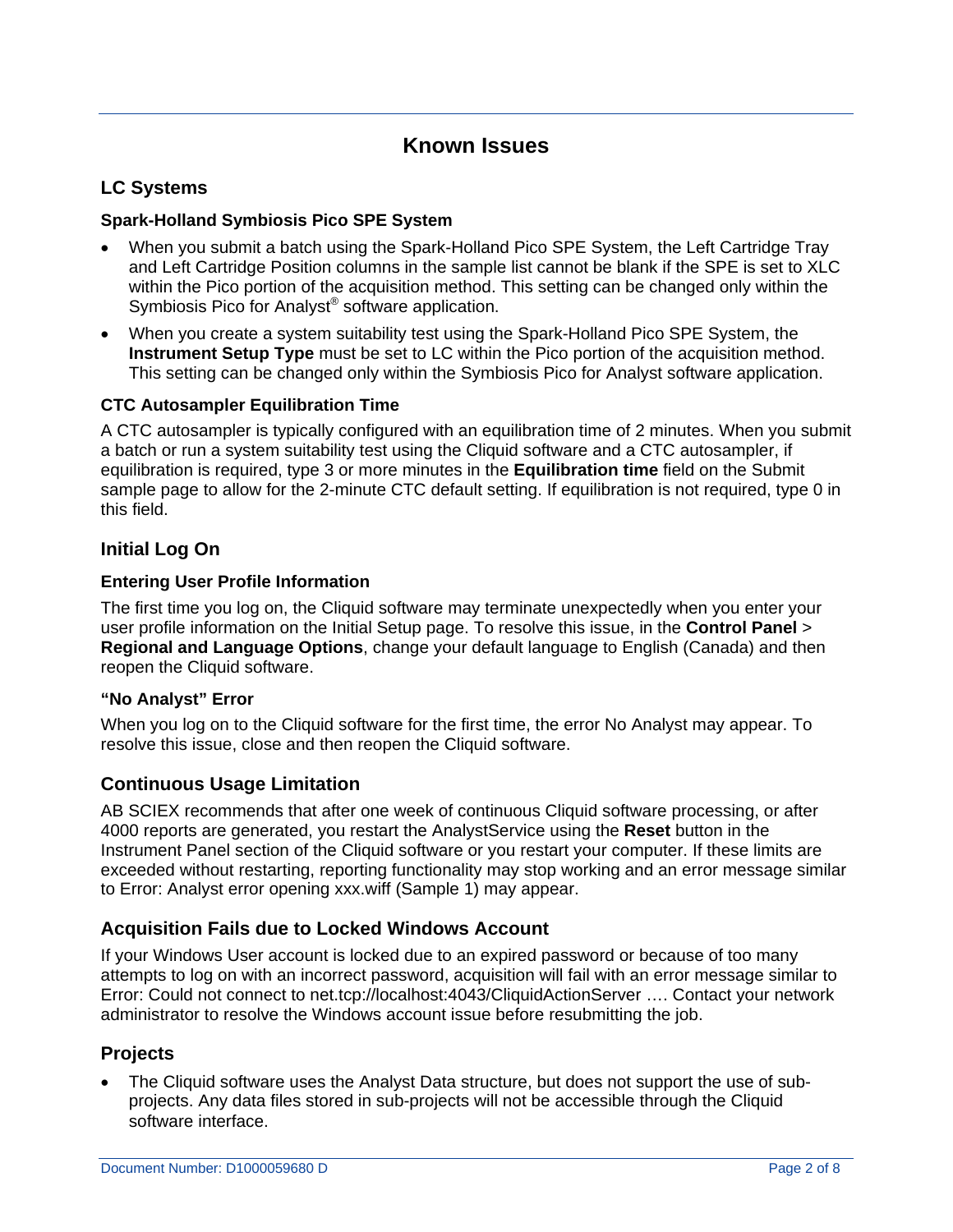<span id="page-2-0"></span>• The names of projects created through the Cliquid software should not contain non-English characters. Although the project folders are created successfully, information stored in these folders, for example generated reports, will not be accessible through the Cliquid software.

# **General Unknown Screening Parameters**

The default values for the Maximum peaks for reporting and the Intensity threshold for reporting parameters are set at 50 and 1000, respectively. While these values will provide you with results, AB SCIEX recommends these parameter values:

- **Maximum peaks for reporting: 200**
- Intensity threshold for reporting: 500000

#### **General Unknown Screening Reporting**

When you submit or reprocess a batch of general unknown screening samples you must select the per sample reporting option, that is, **Yes, a separate report, after each sample is acquired** to generate reporting information for all samples included in the batch. If you choose to generate a single report for the entire batch, only the information for the first sample is generated.

# **Running Samples using a Customized Test**

- If you add another row to a pre-populated sample list, any hidden columns are populated with information from the last row containing information for that column, which may not be the last row in your sample list. This may result in unexpected data being acquired and reported. AB SCIEX recommends that you do not mix populated and empty cells in any hidden column.
- If you change a pre-defined setting in the **Rack Code** column, you must also change the values in the other autosampler columns, **Rack Position**, **Plate Code**, and **Plate Position**. The Cliquid software does not change the information in these columns automatically.

#### **Reprocessing**

- In the Cliquid 3.0.1 software, when you reprocess data that was previously acquired using Cliquid™ Software for Routine Forensic Toxicology (Drug Screen & Quant version1.0), always select the current processing parameters. The original processing parameters, that is, the library, mass tolerance and purity threshold values, are not retained when you upgrade to the current version of the software; therefore if you select the original processing parameters, the resulting report will not match your original report. If you want to reprocess your data with the original processing parameters, set the Library search parameters to the values in your original report. Make sure you change the parameters back to the current values, if required, after you have reprocessed your data.
- When you reprocess data associated with a test that has multiple versions, always check the date located to the right of the version number to make sure you are selecting the correct version.
- When you reprocess data, the **Stop** and **Standby** buttons are not available. If you need to stop a reprocessing job that is in progress, you can delete all waiting reports and then click the **Abort** button to cancel the report being generated. The **Abort** button is available once the Reporter 3.0.1 software opens the Results Table.
- When you reprocess data, you can review peaks and correct integrations. If you make changes in the Analyst software peak review window, but click **Close and Discard Changes**, a message asking if you want to generate the report appears. To complete the reprocessing task, click **Yes**. If you click **No**, the Cliquid software will continue processing, indicating the task was completed successfully. However, because no report is generated, when you click the **View**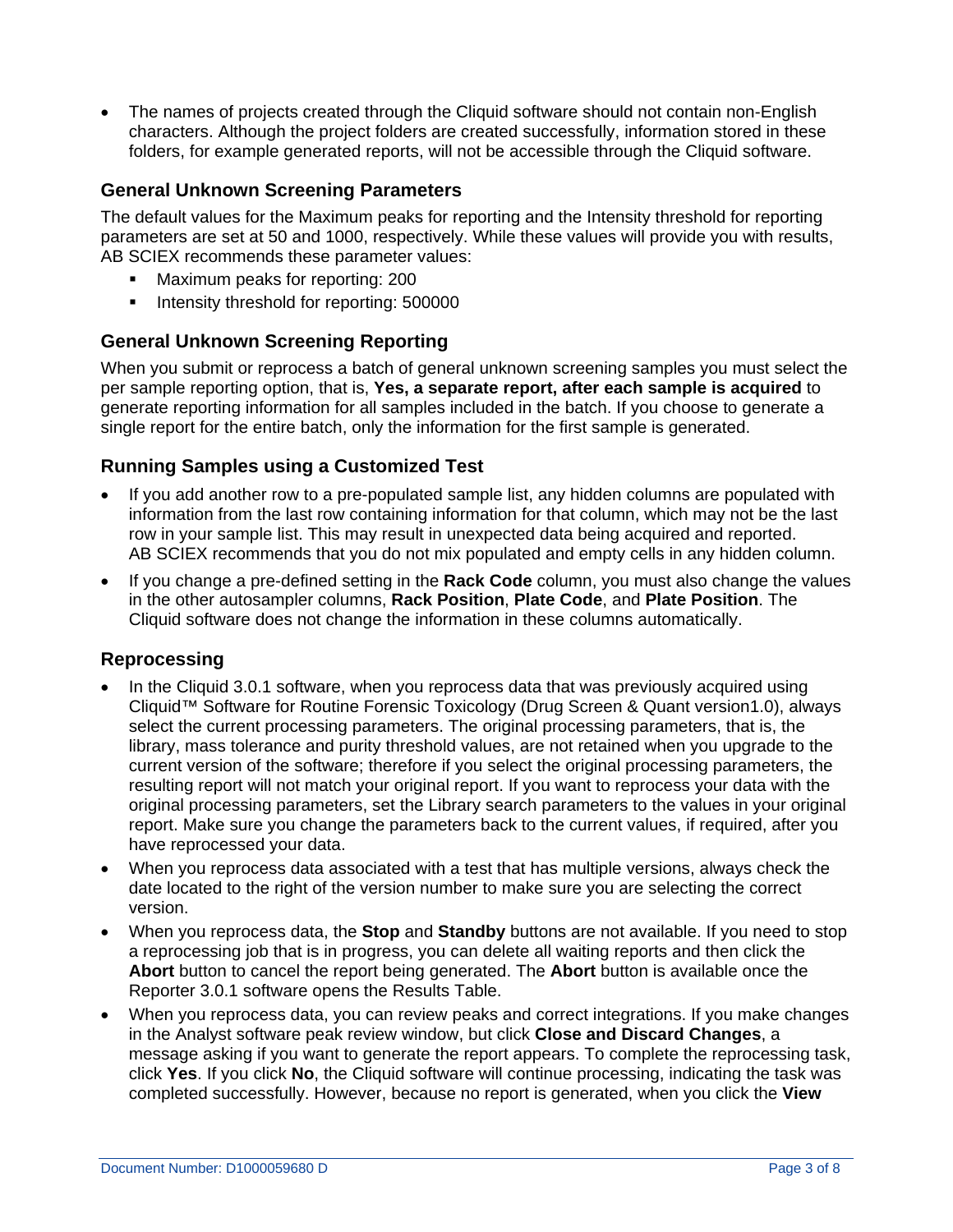<span id="page-3-0"></span>button on the Report List tab, an empty box appears. To resolve this issue and generate a report, click **Rereport**.

• The Cliquid software may indicate that a reprocessing task was completed successfully, but no report was generated. When you click **View** on the Report List tab, an empty box appears. To generate the report, click **Rereport**.

#### **Rereporting**

When you are using the Rereport task to regenerate an existing report, make sure the original report (Word, PDF, CSV or HTML version) you are overwriting is closed. If the original report is open, the new report cannot be created by the software.

# **Analyst® Software Error during Peak Review**

During the Reprocess samples task and the Rereport task, the Analyst software peak review window opens. If you modify the integrations and then click **Save and close**, the Analyst software may generate an error. Close the error message. The report will not generate; however, you can click **Rereport** or resubmit the job using the Reprocess samples task to generate the report.

#### **Creating Tests using Existing Acquisition and Quantitation Methods**

If there are no quantitation methods (.gmf files) stored in the [Drive:]\Analyst Data\Projects\ Cliquid\Quantitation Methods folder, you can create a test without selecting a quantitation method. However, if the test type requires a quantitation method, that is, the test is a screening, quantitation, system suitability, or amino acid test, the report cannot be generated. For these tests you must select both an acquisition method and a quantitation method. ChemoView tests, general unknown screening tests, and open access tests do not require a quantitation method.

#### **Creating Tests using the MRM Catalogue**

- When you select a Scheduled MRM™ (sMRM) test as the template, the retention time column in the resulting acquisition method is empty. Using the Analyst software, you must type the retention times from the MRM Catalogue in the retention time column in the acquisition method.
- When you select a customized test as the template, the customization is not carried over to the new test. However, if you customize the new test and add a custom column, the pre-defined information from the template test may appear in the new test. Make sure you delete this information before completing the customization.
- The response time of the Cliquid software may be slower than normal if you have tests containing a large number of transitions (> 800).
- When using the Search feature to locate the compounds, you must add selected compounds from each search to the test before starting another search.

#### **Replacing Tests does not remove Available Report Styles**

When you modify a test and remove report styles, and then use **Replace** to save the test, the report styles will not be removed. You must use **Save as** and assign a new name to save the test with the changes to the available report styles.

#### **Customizing Tests**

• When you import a sample list, check the information in each column of the sample list because the software will replace invalid values from the imported file with default values. For example, if the value in the **Dilution** column of the sample list you are importing is A, the software automatically replaces the A with a value of 1, a valid default for this column.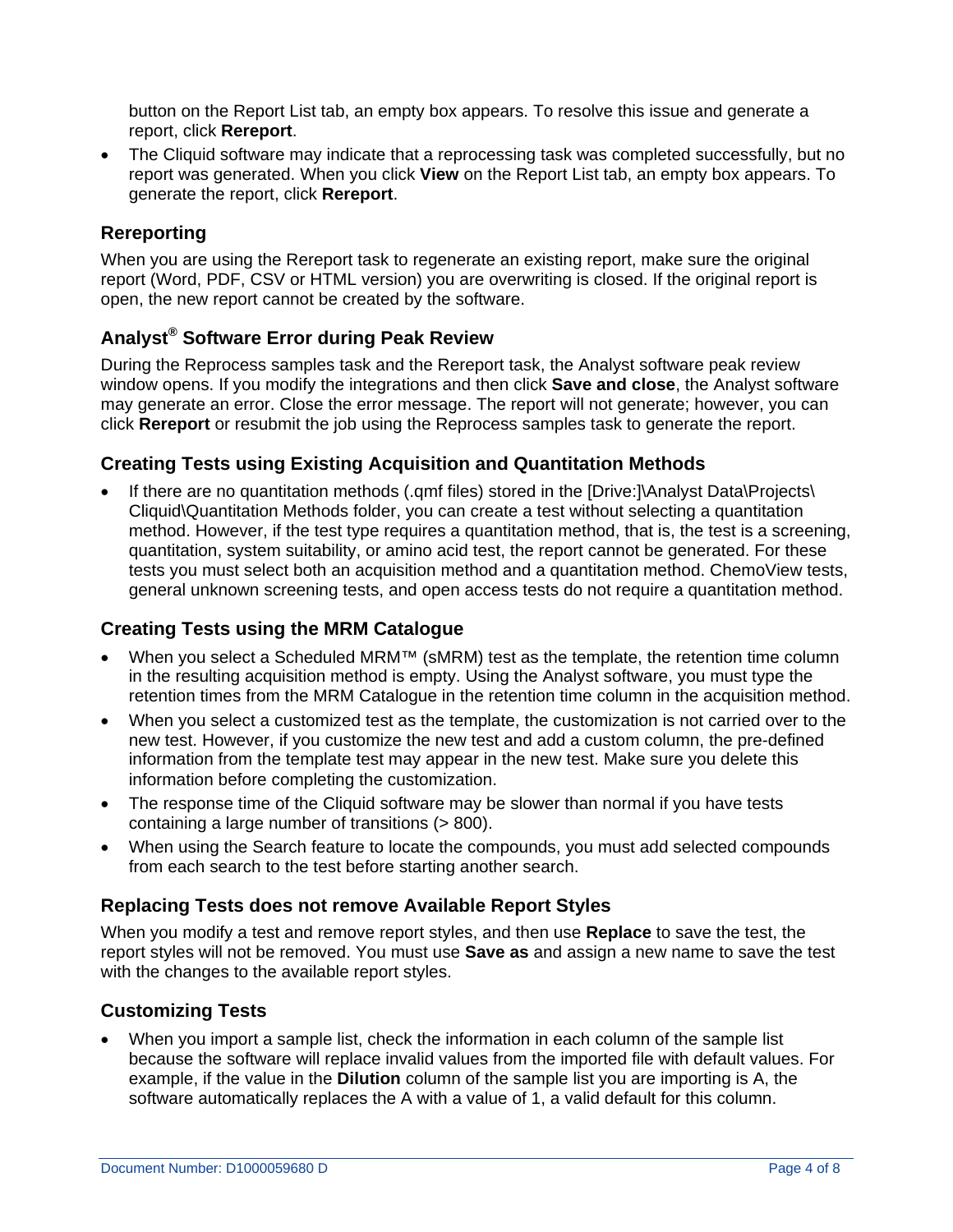- <span id="page-4-0"></span>• If the test may be submitted in another language, do not select a pre-defined **Type** and then hide the column. For example, if you have customized the test in English and another user wants to run the test in Chinese or Japanese, the user will not be able to continue past the sample list. The Cliquid software will not recognize the English word as a valid selection and does not replace the pre-defined value with the translated equivalent value.
- If you delete the autosampler settings, click **Next** and then return to the sample list, the autosampler columns are repopulated with the deleted settings.
- When you add a custom column to the sample list, if you use a Column Heading that contains more than 100 characters the Cliquid software stops responding. You must restart the computer before you can continue customizing the test.
- If you customize an Amino Acid 45 test and add information to the sample list, these values may carry over to the next Amino Acid 45 test you customize by adding a custom column. After you close the Customize Sample List Column dialog box, make sure that only the appropriate values appear in the sample list before completing the customization.
- If you customize a ChemoView test, do not select a pre-defined **Sample ID** and then hide the column. The Cliquid software does not retain the selected value and you will not be able to submit the test using the Run samples function. If you leave the column shown, you can select the appropriate **Sample ID** value in the sample list and submit the test.

# **Archiving**

- If you create an archive for the current date when no submitted jobs exist for the current date, for example, the last job you are archiving was submitted on the previous day, the archive timestamp displays as [date] 11:59:59 PM, not the actual time the archive was created. If there are jobs submitted on the current date, the timestamp displays the actual time the archive was created.
- If your user account was added to the Analyst software security database after an archive was created, you must create your user profile in the archive database and then log off and log on to the Cliquid software before submitting any jobs. If you submit a job in the archive before creating your profile and logging off and logging on, the submitted job will fail.
- If you do not have local Windows Administrator privileges on the computer where an archive file is open, you may encounter permission issues when logging on to the Cliquid software. If the archive job list is active, and you log on to the Cliquid software, several Analyst software errors will appear and must be dismissed before you can continue. All Cliquid users should be set up with local Windows Administrator privileges on all computers where archive data will be accessed.
- Creating, opening, and working with archives on a network drive can generate several Analyst software error messages that must be dismissed before you can continue. AB SCIEX recommends that you perform all archive tasks on a local drive and then move the archive file to another location for storage. The following is a list of some of the potential issues you may encounter when working with archives stored on a network:
	- When reprocessing data from an archive file stored on a network drive, you must select the Peak Review option. If you select **No** in response to the peak review question, the Analyst software cannot open the .wiff file and the reprocessing job will fail.
	- If the network connection to the archive is lost while an archived job is being reprocessed or rereported, the job will continue running. No additional reprocessing can occur in the archive until the previous job is complete. After the connection is restored, you must restart the computer to cancel the job in progress. To switch to the current Job List while waiting for the archive to come back online, you must first restart the computer.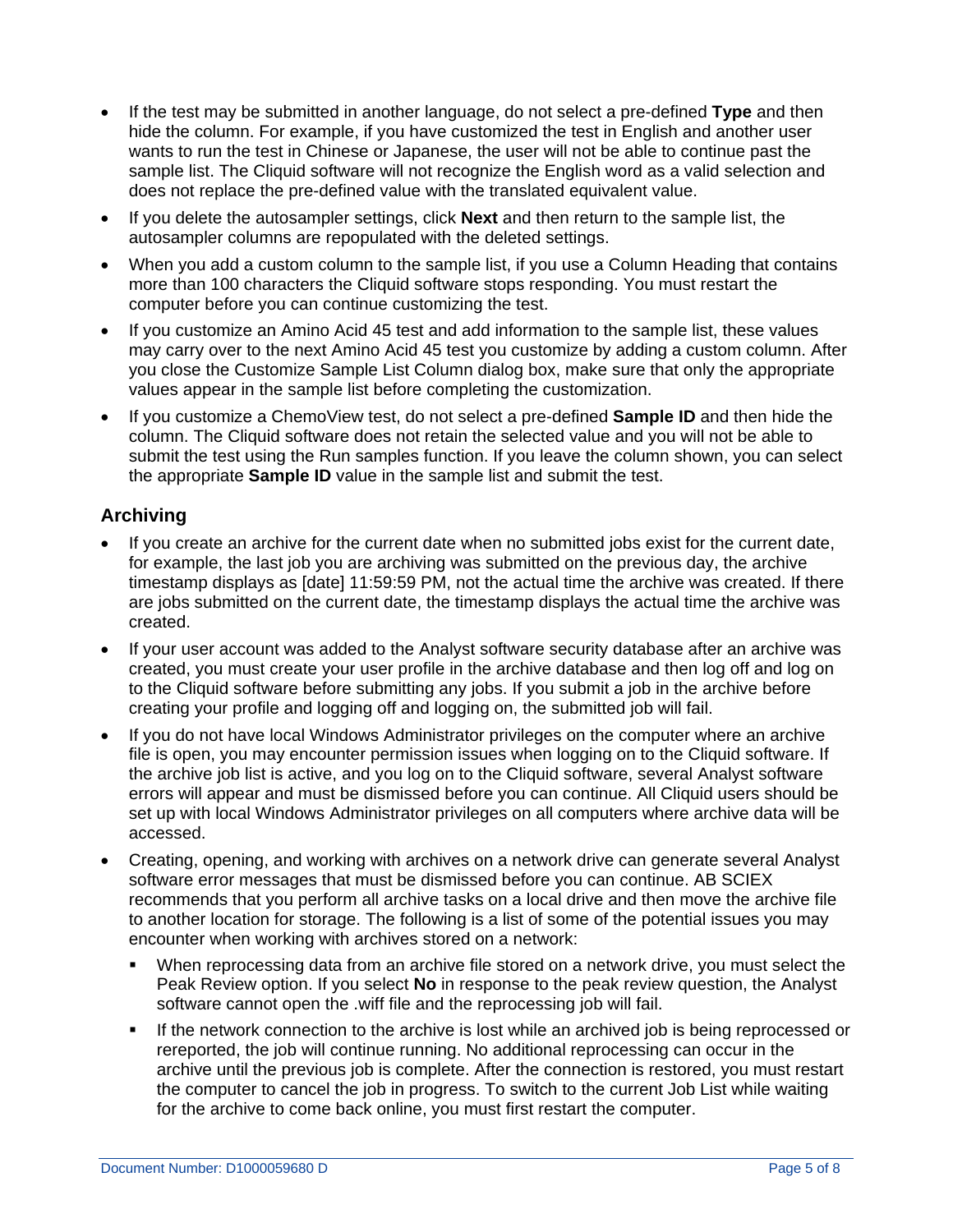<span id="page-5-0"></span> If an auto lock occurs while an archive is offline, for example, the network connection to the archive has been lost, and you log on before the archive is back online, several Analyst software errors may appear. These errors must be dismissed before you can continue.

### **Auto Lock**

- When auto lock is triggered and a new user logs on, the left task menu is displayed in the language of the original user, that is, the user who was logged on when the software locked. To refresh the interface, log off of the software and log on again.
- If the Job List does not appear after you have logged on from an auto lock, log off and then log on to refresh the interface.

# **Multiplexing**

- If you submit a ChemoView test through the Cliquid software on an acquisition workstation configured with multiplexing, and you select the option to generate a per sample report for each stream, an error message will appear when you click **Submit**. Click **OK** to dismiss the error message. To generate this report type, choose the **Yes, per sample report(s)** option.
- If you click **Stop** or **Standby** in the Cliquid software while running samples, you can either delete the remaining samples or keep them in the queue. AB SCIEX recommends that you delete the remaining samples in the batch if you are using a multiplexing configuration. For workstations with a multiplexing configuration, the timing of the two streams may be affected and may cause the multiplexing to be out-of-sync and therefore less efficient than expected.
- When you create an acquisition method, you can choose "If any stream has an error, stop all streams" as the error recovery option for the MPX™ Driver software. AB SCIEX recommends that you do not select this option. If the method is used in the Cliquid software with a multiplexing configuration and one stream fails, the Cliquid software will continue running samples on the other stream. If you want to stop the batch completely, all of the samples must be deleted.
- If the first sample in a batch submitted through the Cliquid software is acquiring and you click **Stop** or **Standby** to cancel the acquisition, you should click **Stop** or **Standby** again to stop the second sample (in the other stream) if the sample has already been submitted to the queue.
- If stream 1 goes into a fault state after acquisition has been completed on that stream, the next sample from stream 2 will not be acquired. For example, if four samples were submitted and stream 1 went into a fault state after sample 1 was acquired, then sample 4 will not be acquired. Click **Stop**, and delete the remaining samples in the batch. Click **Reset** to restart AnalystService to correct the fault, and then log on to the Cliquid software and resubmit the batch.
- If you stop acquisition in the Cliquid software by clicking **Stop** or **Standby**, make sure you restart processing using the **Restart** button in the Cliquid software. If you restart processing using the Reset button available in the MPX Driver software, the subsequent batch submitted through the Cliquid software will have an extra injection for the first sample. Samples within that batch will be out-of-sync because of this extra injection.

# **Reporter 3.0.1**

- If you have created a Reporter template using Microsoft Word 2003 and then modify that template using Microsoft Word 2007, when you try to save the template, Word 2007 may stop responding. Use Word 2003 to modify templates that were originally created using Word 2003.
- If you install Reporter 3.0.1 software for one user while another user on the same computer still has Reporter 2.0 installed, Reporter 2.0 will appear in the Add or Remove Programs dialog box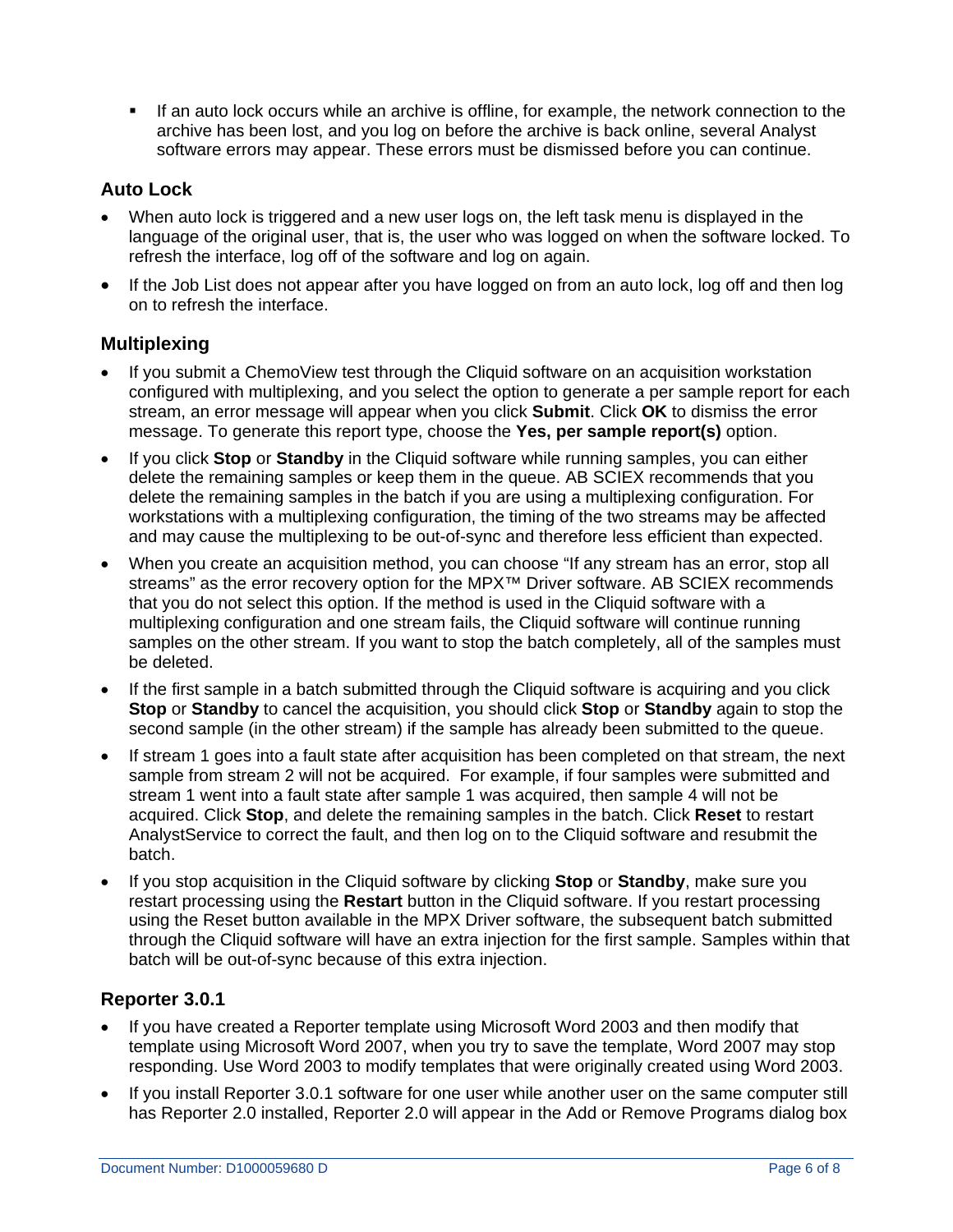<span id="page-6-0"></span>for the second user and the Remove button will be unavailable. Both users will still be able to use Reporter 3.0.1.

# **Analyst® 1.5.1 Software**

If you have an existing installation of Analyst 1.5.1 software and install only the Analyst 1.5.1 HotFixes to June 2010, all Analyst documentation remains in the **Start > All Programs > Applied Biosystems MDS Sciex** folder.

If you install or upgrade to the rebranded version of Analyst 1.5.1 and then install the HotFixes to June 2010, the Analyst documentation moves from the Applied Biosystems MDS Sciex folder to the AB SCIEX folder, that is **Start > All Programs > AB SCIEX > Analyst**.

# **ChemoView™ 2.0.1 Software**

When using ChemoView<sup>™</sup> 2.0.1 software, AB SCIEX recommends that you have Analyst 1.5 software installed, not Analyst 1.5.1 software. Although all tasks submitted using the ChemoView software can be completed successfully, reporting may occasionally result in empty or incomplete reports.

# **How to Get Help**

- For written procedures and troubleshooting information, in the Cliquid software, click **Help**.
- For support, contact AB SCIEX.

 Email: [support@absciex.com](mailto:support@absciex.com) Web: [www.absciex.com](http://www.absciex.com/)